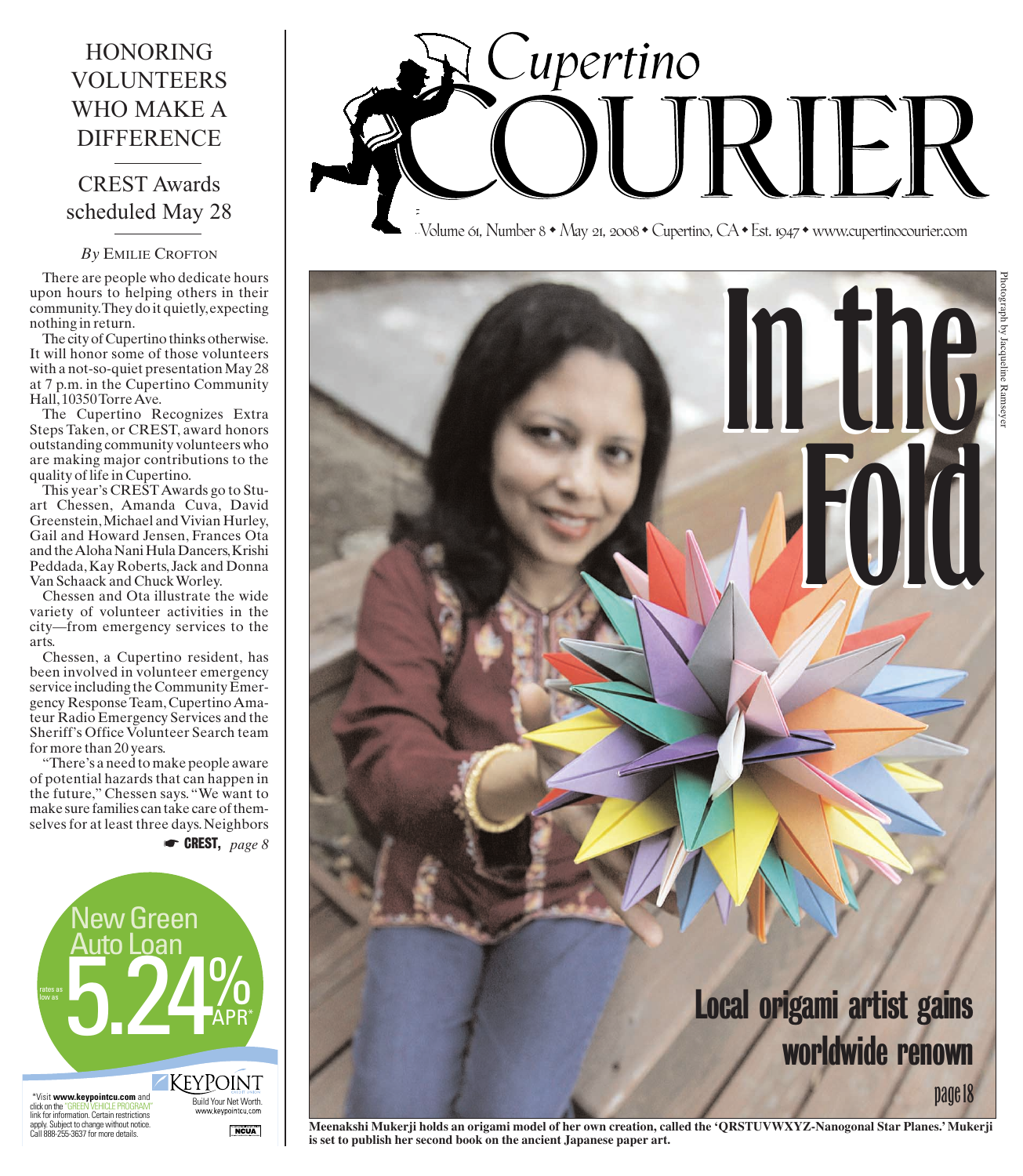

**Origami artist Meenakshi Mukerji demonstrates how she puts together her models, which can take up to five hours. The one pictured here is called 'RSTUVWXYZ-Rectangles.'**

# Bent into Shape Ancient Japanese art is growing in popularity

## *By* EMILIE CROFTON

### *Photographs by* JACQUELINE RAMSEYER

**M**eenakshi Muk<br>
ancient Japane<br>
origami—or pa<br>
far beyond th<br>
simple paper cranes. eenakshi Mukerji takes the ancient Japanese art form of origami—or paper folding far beyond the making of

Mukerji,a resident of Cupertino, is famous in the origami world for her masterful modular designs, using multiple sheets of paper to  $\vert$  intricate and lovely. She's greatly

create complex structures without scissors or glue.

In 2007 Mukerji published her first book, which became one of the top-selling origami books worldwide,and is now working on her second.

18 SILICON VALLEY COMMUNITY NEWSPAPERS *MAY 21, 2008* "Meenakshi's work is both

respected in the origami world, one of the well-known world leaders in modular origami," says Robert Lang, a doctor who has been making origami for more than 40 years and is considered one of the world's leading masters of the art.

Mukerji's art pieces consist of a

variation of intricate geometric shapes and figures,all of which are her own designs, but inspired by Japanese origami artists Tomoko Fuse and Miyuki Kawamura.

"People think origami is only child's play,but it's not,"she says. She says her success would never have occurred if she hadn't accidentally stumbled upon the art form 13 years ago.

Mukerji remembers folding as a young girl growing up in Kolkata,India,making cranes and flowers. But it wasn't until 1995 that she was reintroduced to the art, after a friend invited her to attend a class on modular origami.